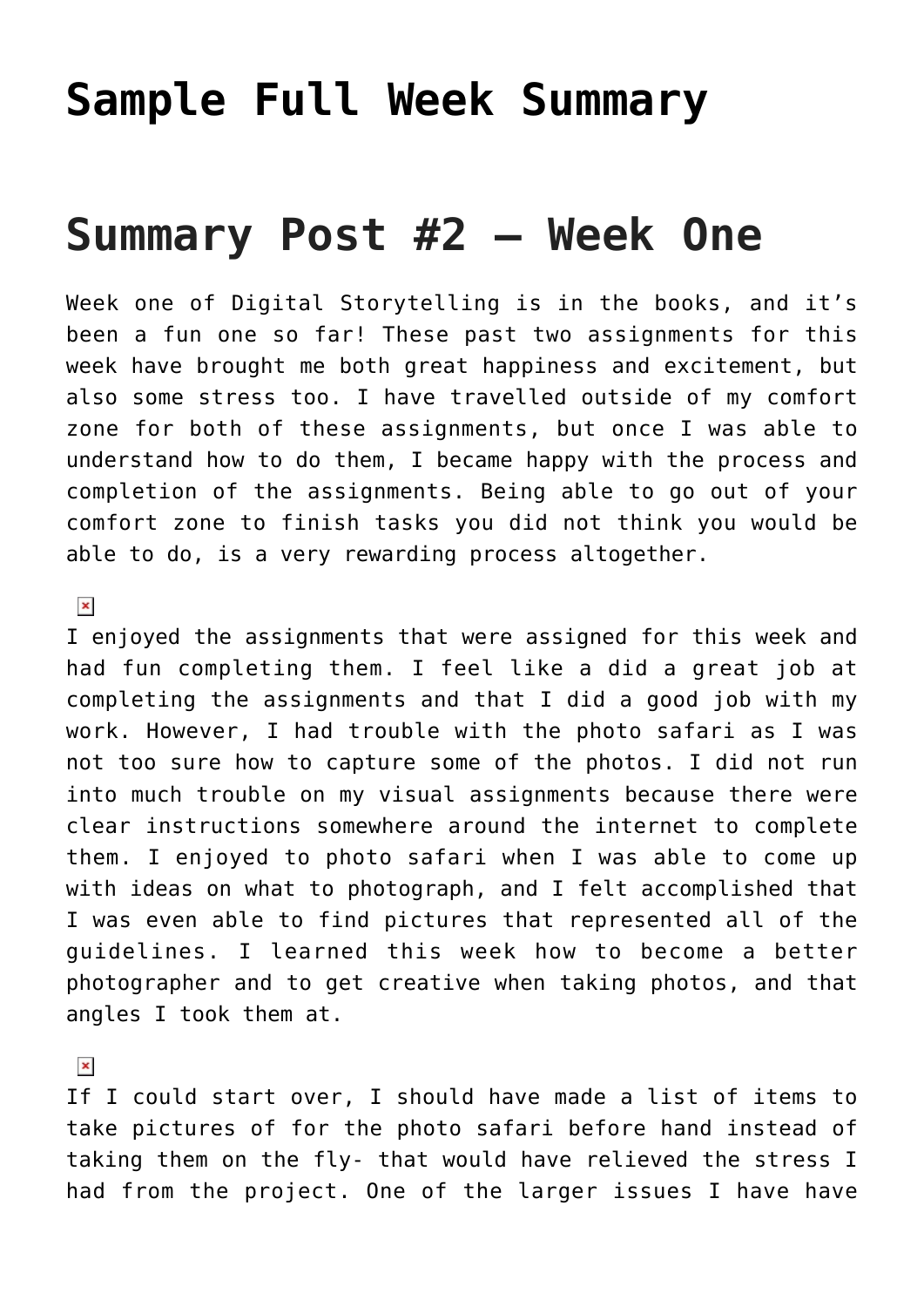surrounding my work is organization. I definitely should look up and experiment with different organizational strategies to make my website more easily navigable.

#### $\pmb{\times}$

Overall, this was a great week for assignments because of the challenge they brought, and how interactive they were. I especially enjoyed the [Be Your Own Friend!](http://cruzkevin.com/?p=209) assignment because it was fun to mess around and make different versions of the panoramas before I found my final picture for it.

Listed below are my assignments I have made for week one:

Daily Creates:

[Happy birthday, Fats Waller:](http://cruzkevin.com/?p=295) May 20th, 2021

[Get our your compass. Look west. Take a photo](http://cruzkevin.com/?p=291): May 22nd, 2021

Visual Assignments:

1. [Draw It](http://cruzkevin.com/?p=204) (2 Stars) 2. [We're the Real Life Brady Bunch!](http://cruzkevin.com/?p=211) (3 Stars) 3. [Be Your Own Best Friend!](http://cruzkevin.com/?p=209) (3 Stars) 4. [Bucket List](http://cruzkevin.com/?p=207) (2 Stars)

Additional Assignments:

[Photo Safari](http://cruzkevin.com/?page_id=112)

[Reflection for my photo safari](http://cruzkevin.com/?page_id=112)

[Tips I learned from the videos and readings](http://cruzkevin.com/?p=304)

My comments on my peers work: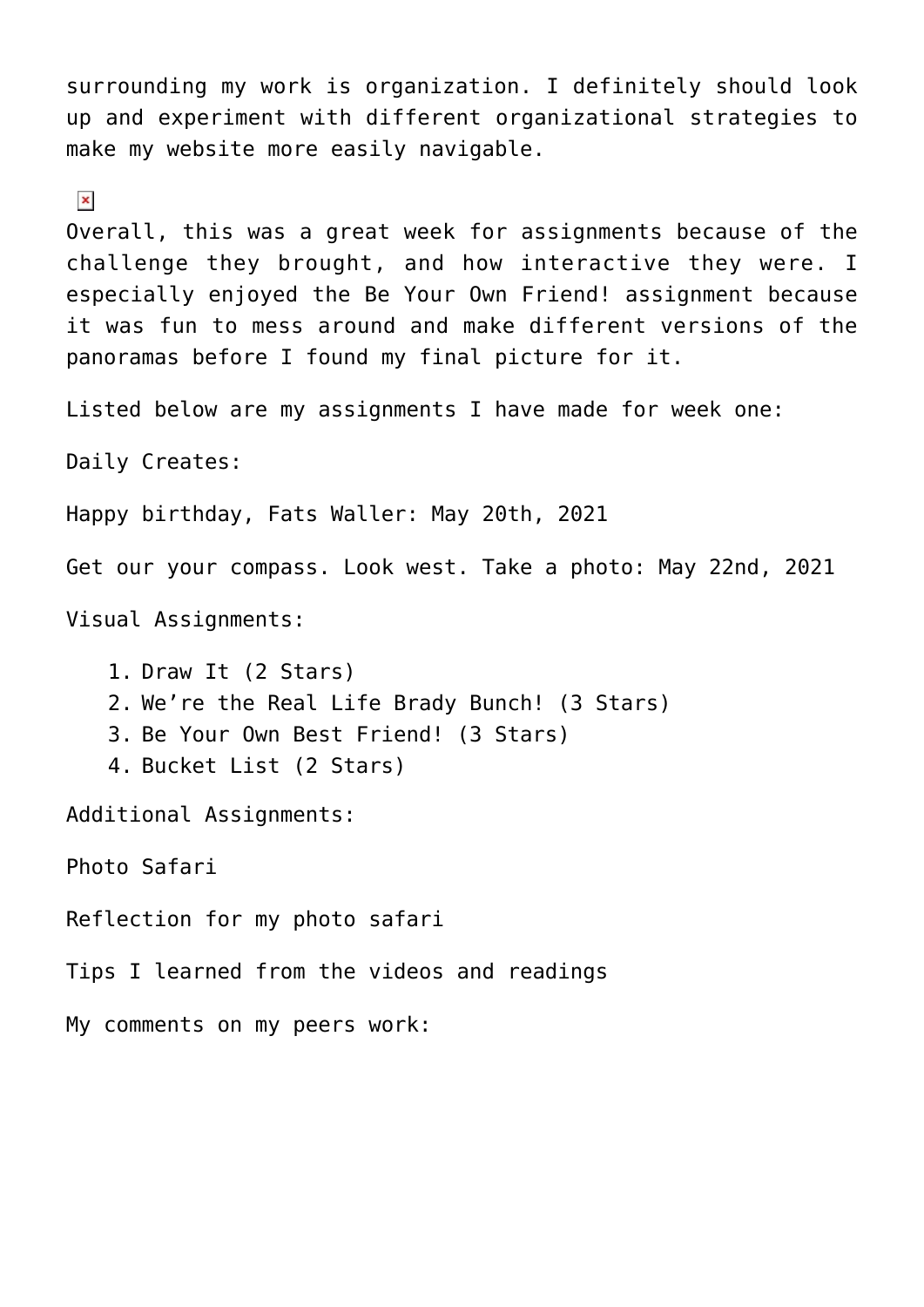## Leave a Reply

Your email address will not be published. Required fields are marked \*

#### Comment

Hey Zoe, I like the way you use this to describe what the end is like to you. This is an amazing drawing-something I could never do. It is very simple and straight to the point and has an amazing story tied into it.

#### Name \*

Kevin C. Cruz

#### Email \*

05kevincruz@gmail.com

#### Website

cruzkevin.com

Save my name, email, and website in this browser for the next time I comment.

**Post Comment**